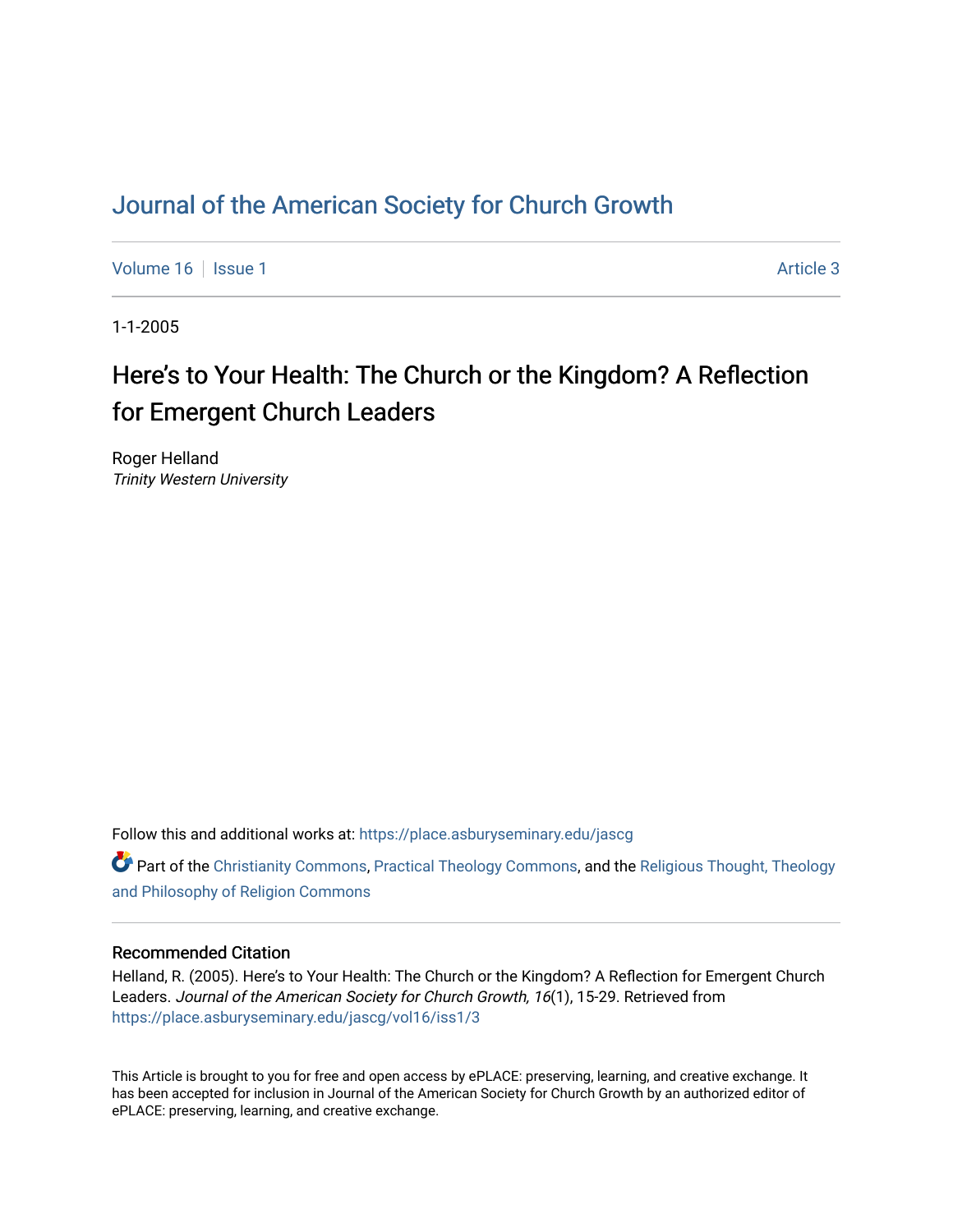## **Here's to Your Health: The Church or the Kingdom? A Reflection for Emergent Church Leaders**

#### **Roger Helland**

I have concluded that the local church is one of the most difficult entities on the planet to lead. Leading a *healthy* local church is even more difficult. In the past fifty years, church leaders have wrestled with this question. Reggie McNeal summarizes the challenge,

Faced with diminishing returns on investment of money, time, and energy, church leaders have spent much of the last five decades trying to figure out how to do church better. Church and lay renewal has given way to church growth, which has given way to church health. The results beg the question. . . . The suggestions are plentiful: offer small groups, contemporize your worship, market your services, focus on customer service, create spiritual experiences, become seeker-friendly, create a high expectation member culture, purify the church from bad doctrine, return the church to the basics. . . .Church activity is a poor substitute for genuine spiritual vitality. $<sup>1</sup>$ </sup>

A pressing question for many pastors is what will help grow their church. But perhaps this question is based on faulty assumptions flowing from faulty theology. In his book, *The Present Future*, Reggie McNeal discusses the shift from church growth to Kingdom growth. To him the wrong question to ask is, "How do we grow this church?" That is, how do we get them to come to us?" This question, with its set of assumptions, is based on church thinking rather than kingdom thinking. Rather, the tough question is, "How do we transform our community?" He argues that we need a missional theology where "hitting the streets with the gospel means adopting a new way of thinking on sev-

Journal of the American Society for Church Growth, Winter 2005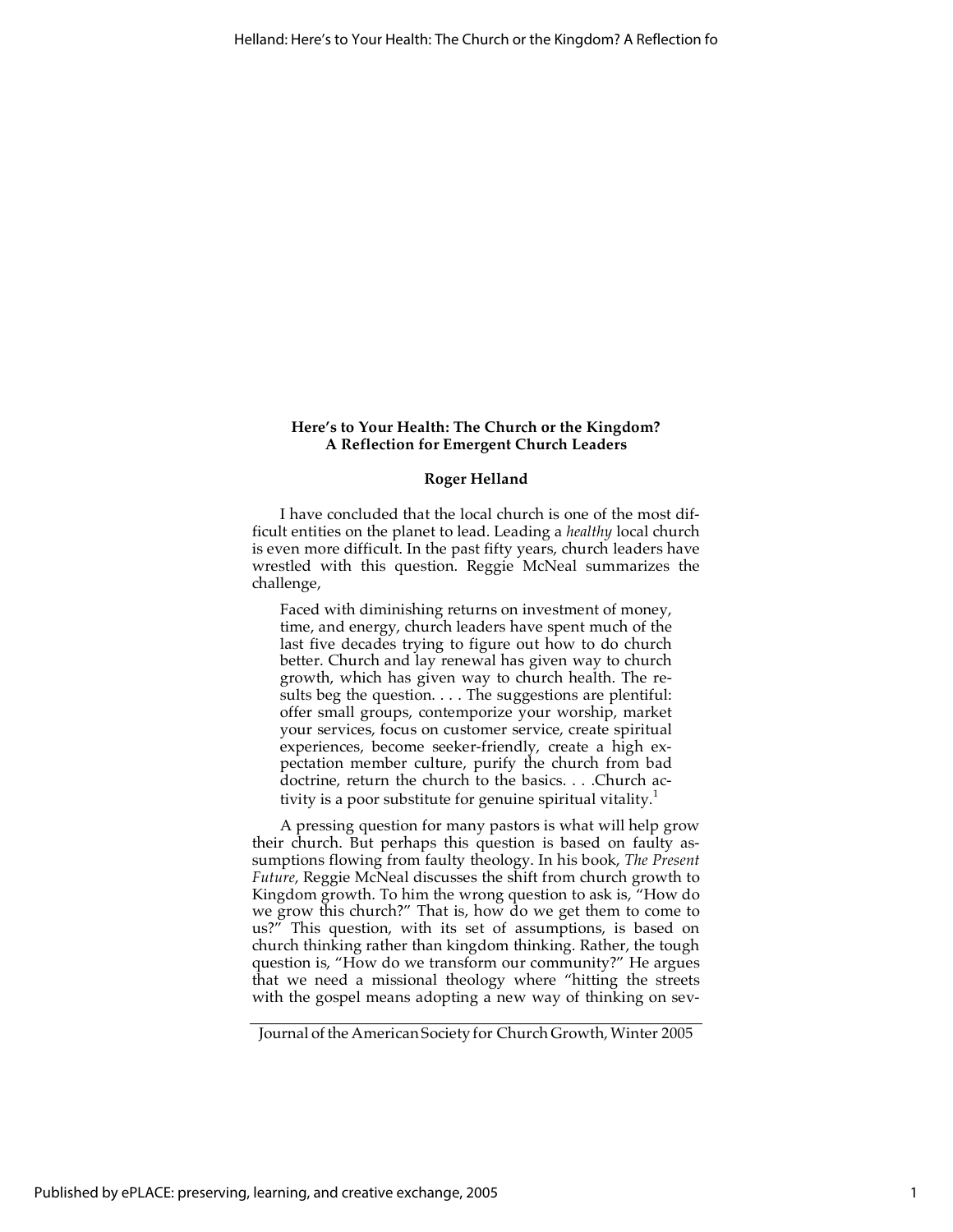eral levels. Kingdom thinking challenges church thinking. Kingdom thinking does not force people into the church to hear about Jesus or maintain that church membership is the same thing as kingdom citizenship."<sup>2</sup> However, many pastors are still thinking church growth or church health leading to church growth.

#### *Church Health*

The past decade has produced a flurry of teaching on church health. This has been a welcome corrective to the previous two decades that produced a flurry of teaching on church growth. A central criticism of the church growth school was that it appeared to be largely focused on man made methods and models that we could use to grow our churches. The goal was to attract and retain more people. But, others began to think of qualitative growth. Current church health advocates believe that if we practice their principles our churches will become healthy and will therefore grow. Most church health advocates believe that church health (quality) will lead to church growth (quantity). However, according to McNeal, this is based on church thinking rather than kingdom thinking. Below are four representatives of church health:

# Stephen Macchia Robert Logan *Becoming a Healthy Church Beyond Church Growth*

- 1. God's empowering presence
- 
- 
- 4. Learning and growing in community
- 5. A commitment to loving and caring relationships
- 6. Servant-leadership development
- 
- 8. Wise administration and accountability
- 9. Networking with the body of Christ
- 10. Stewardship and generosity

- 1. Visioning faith and prayer
- 2. God-exalting worship 2. Effective pastoral leadership
- 3. Spiritual disciplines 3. Culturally relevant philosophy of ministry
	- 4. Celebrative and reflective worship
	- 5. Holistic disciple making
	- 6. Expanding network of cell groups
- 7. An outward focus 7. Developing and resourcing leaders
	- 8. Mobilizing believers according to spiritual gifts
	- 9. Appropriate and productive programming
	- 10. Starting churches that reproduce

Journal of the American Society for Church Growth, Winter 2005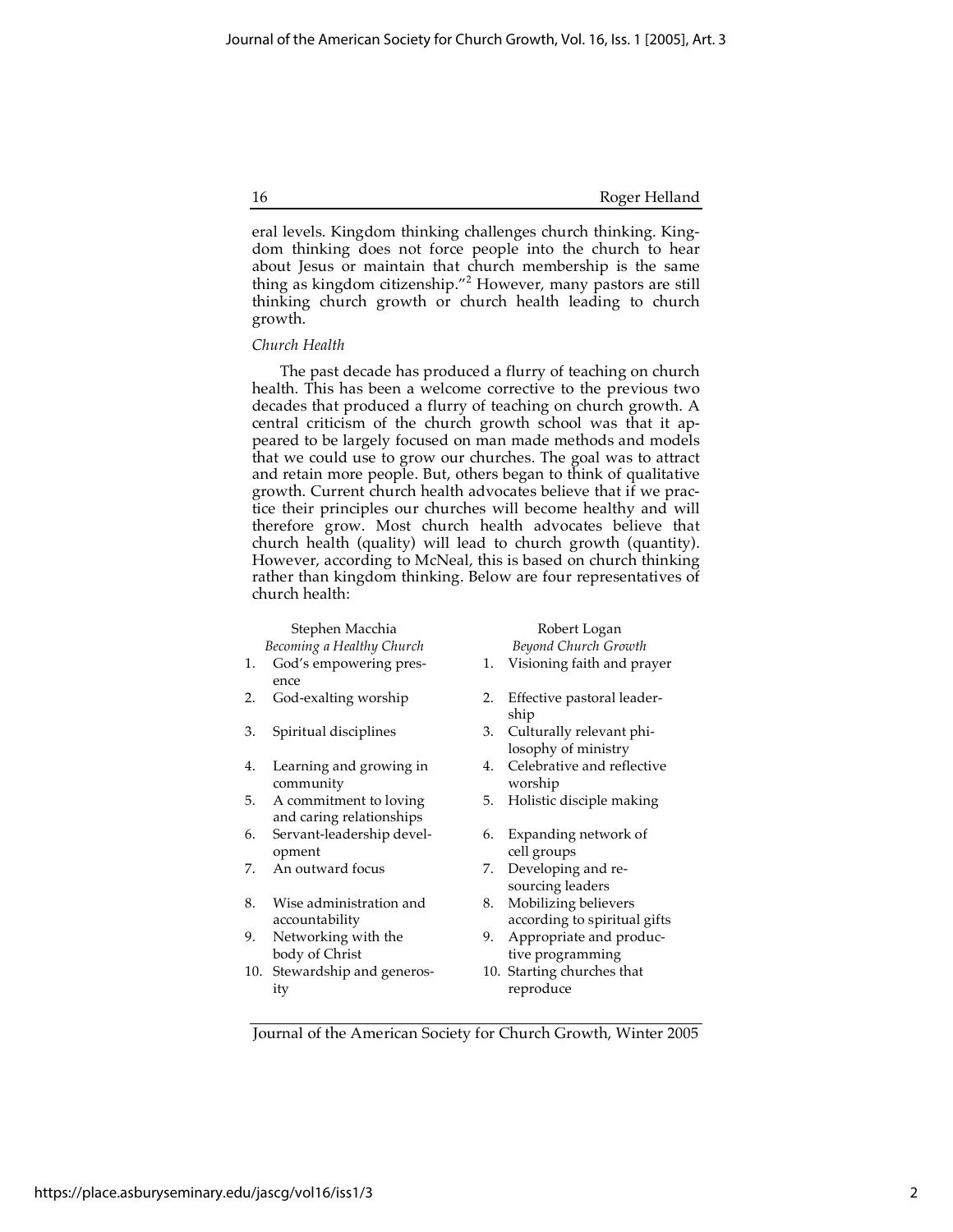| George Barna                   |
|--------------------------------|
| The Habits of Highly Effective |
| Churches                       |

- 1. Rely on strategic leadership
- 2. Organized to facilitate highly effective ministry
- 3. Emphasize developing significant relationships with the congregation
- 4. Invest themselves in genuine worship
- 5. Engage in strategic evangelism
- 6. Get their people involved in systematic theological growth
- 7. Utilize holistic stewardship practices
- 8. Serve the needy people in their community
- 9. Equip families to minister to themselves

Christian Schwarz *Natural Church Development*

- 1. Empowering Leadership
- 2. Gift Oriented Ministry
- 3. Passionate Spirituality
- 4. Functional Structures
- 5. Inspiring Worship Service
- 6. Holistic Small Groups
- 7. Need-oriented Evangelism
- 8. Loving Relationships

These are great principles. But, "What is church *health* and how do we measure it?" Webster defines *health* as "a state of being hale, sound, or whole, in body, mind, or soul; well-being; esp. state of being free from physical disease or pain." A probing question is: "Will these principles actually improve the health of our churches or just help them become more effective at attracting and retaining people?" We can have large, growing churches but that does not mean they are healthy—however we define them. Many church health advocates start with the goal of studying healthy churches to find out the characteristics that are common to them. But they must have had some or all of their characteristics in mind to actually determine what constitute a healthy church. To study "healthy" churches you have to find ones that have the health elements. When you find a healthy church, you discover those health elements. This is a logical fallacy!

The church is the spiritual *body* of Christ (1 Cor 12:27). Perhaps the idea of the "health" of that body is inadequate. When we think of the church body maybe we ought to think of church "maturity" instead. This is a central theme in New Testament

Journal of the American Society for Church Growth, Winter 2005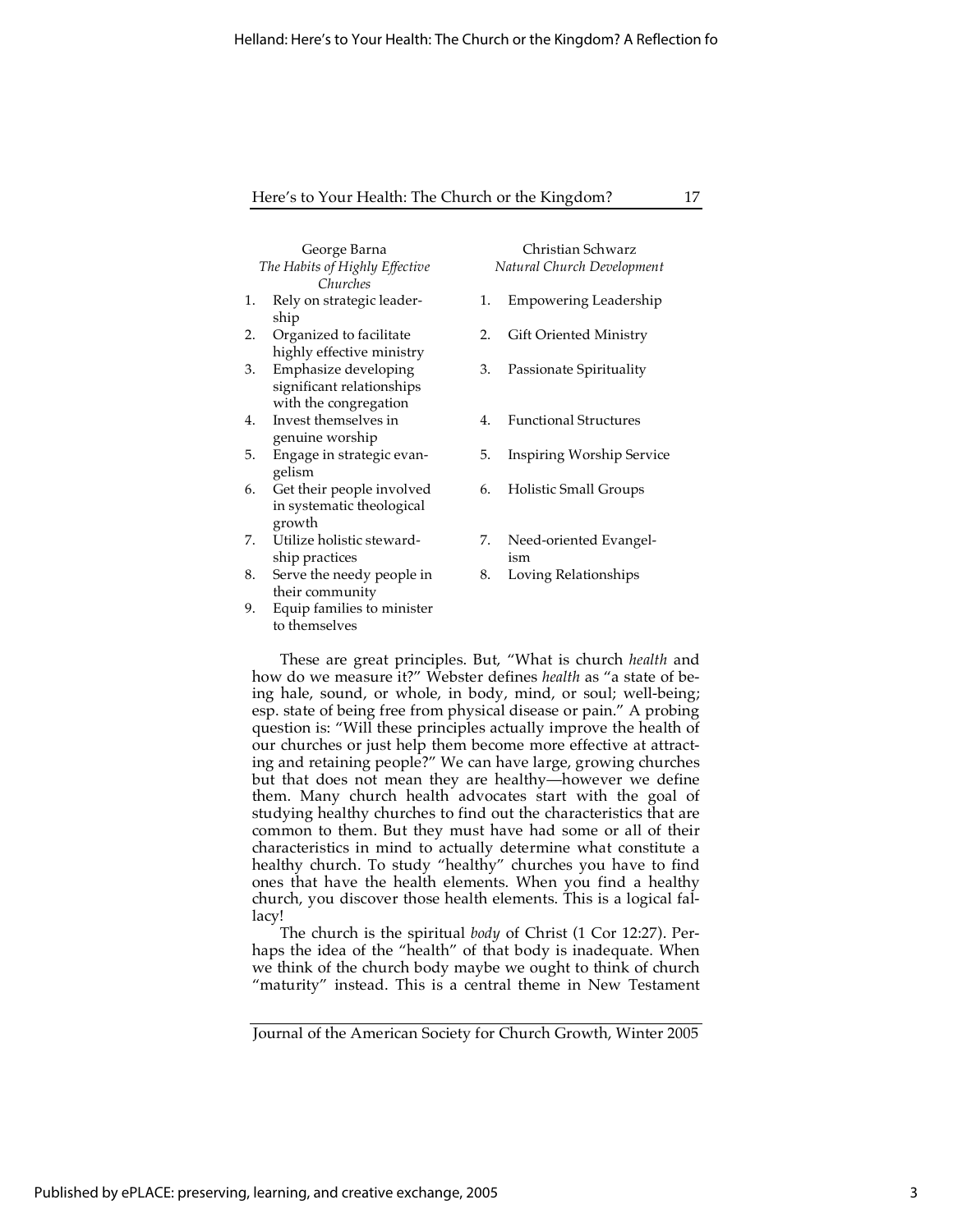ecclesiology (c.f. Eph 4:13; Phil 3:15; Col 1:28; 4:12; Heb 5:14; 6:1; James 1:4). There is scant use of a "church health" paradigm in Scripture. In Matthew 9:12 (cf. Mk 2:17; Lk 5:31), those who are healthy are the righteous, while those who are sick are the sinners. Rather, the New Testament paradigm is "maturity" (*teleios*, *telos*). God's will and purpose is for churches and Christians to be mature—complete, whole, finished, perfect. Can a church be healthy yet not be mature? Emergent church leaders could consider an alternative paradigm—the kingdom of God and church maturity.

#### *The Kingdom of God and Church Maturity*

Many believe that the central theological motif of Scripture is the kingdom of God. The ministry of Jesus and the early church focused on the kingdom of God (cf. Mark 1:14-15; Acts 8:12; 28:23, 31; Col 4:11; 2 Thess 1:5). The kingdom of God is a realm of salvation with the dynamic rule and reign of  $God.^3$  The power and presence of the kingdom is always at work in the world. Can any church that does not submit to and embody the rule and reign of God be mature?

Churches are organisms not organizations. No matter what principles we offer they must work organically, environmentally, and systemically. The kingdom of God is organic. Many of Jesus' parables were similitudes that had organic references about the kingdom of heaven God. Have a look at Matthew 13 for starters. What is the mission of the Kingdom of God? It is to establish the rule and reign of God over all creation bringing it to a place of what the Bible calls *shalom*. Old Testament prophetic visions of God's intent give us a clue to the idea of *shalom*,

In lectures given in the early 1980s, philosopher Arthur Holmes summarized that prophetic vision as *shalom*. It envisions a world characterized by peace, justice, and celebration. *Shalom,* the overarching vision of the future, means "peace," but not merely peace as the cessation of hostilities. Instead, *shalom* envisions the full prosperity of a people of God living under the covenant of God's demanding care and compassionate rule.<sup>4</sup>

Paul alludes to *shalom* when he writes, "For the kingdom of God is not food and drink, but righteousness, peace and joy in the Holy Spirit" (Rom 14:17). We can't *build* healthy churches and Scripture nowhere calls the church to build or even extend the kingdom of God.<sup>5</sup> Paul states, "I planted the seed, Apollos watered it, but God made it grow. So neither he who plants nor he who waters is anything, but only God, who makes things

https://place.asburyseminary.edu/jascg/vol16/iss1/3

Journal of the American Society for Church Growth, Winter 2005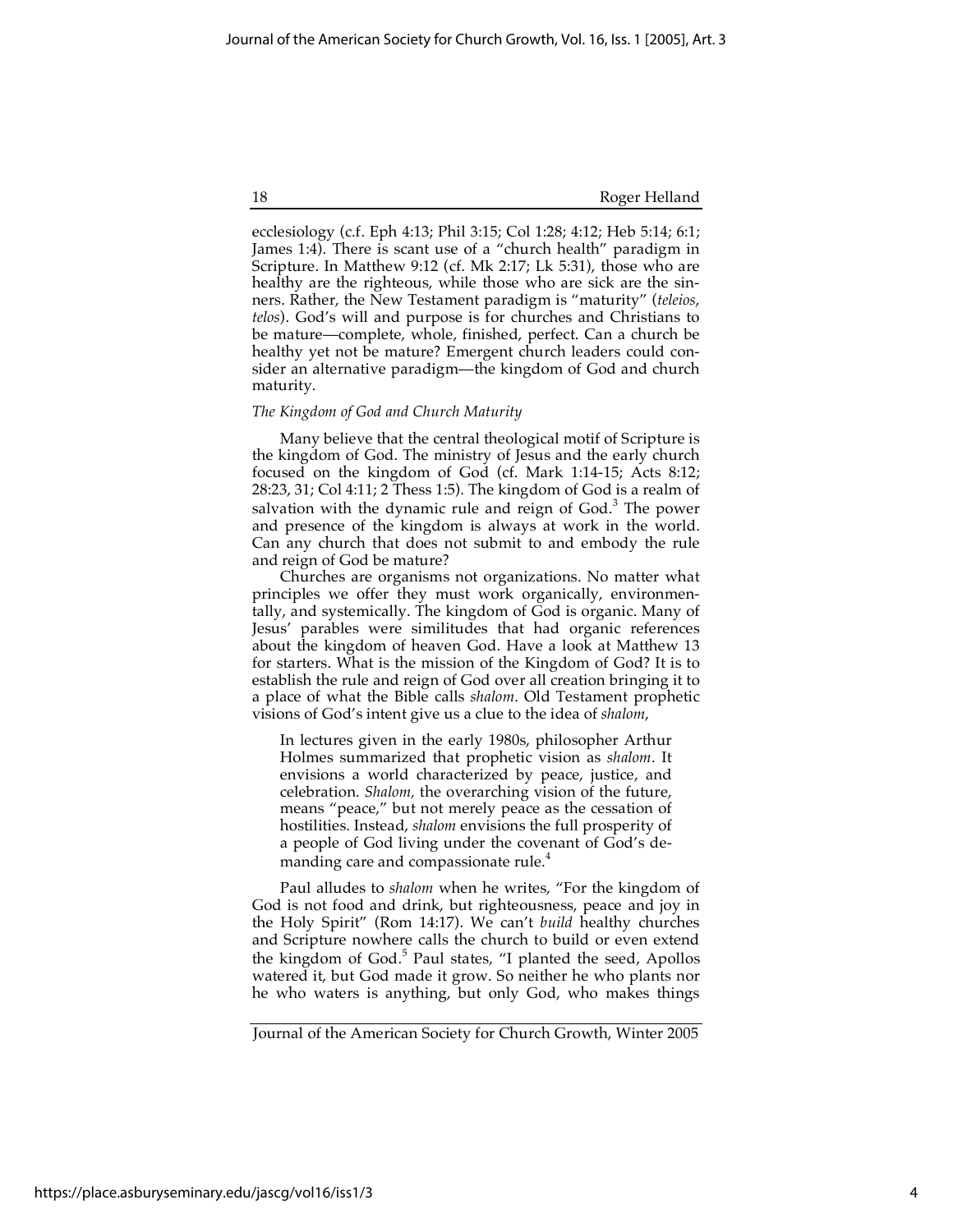grow" (1 Cor 3:6-7). Churches mature when they submit to God's kingdom rule and action. We must understand that,

God's kingdom is not and cannot be established by human efforts. Jesus' teaching is all about God's reign, brought about by God's action, in fulfillment of God's purposes. It is not something we build. *We only receive it, inherit it, and enter it*. Our lives are drawn into what God is doing. The parables echo this perspective over and over.<sup>6</sup>

Howard Snyder writes, "The church is the multifaceted emblem of the kingdom of God"<sup>7</sup> and, "When churches operate with their full DNA, they become, in effect, stem cells of the kingdom of God."<sup>8</sup> Let me offer some facets of kingdom thinking as an alternative to church thinking. Church maturity comes through *intentionality*. Let us intentionally cultivate the following:

#### *A Trinitarian Faith*

In *The Threefold Art of Experiencing God: The Liberating Power of a Trinitarian Faith*, Christian Schwarz asserts that "The point is not whether we believe in the Trinity, but rather that we believe in a Trinitarian way."<sup>9</sup> Believing should be experiencing. To believe in a trinitarian way is to experience God in a threefold way. Stanley Grenz writes,

As biblical Christians we must be thoroughgoing Trinitarians, looking to the divine life as the model for human life, so that might reflect the very character of the God who is eternally love. When the fundamental Christian view of God as triune permeates the entire explication of the community's belief mosaic, it gives structure to the theological presentation in its entirety. In this manner, theology becomes truly trinitarian.<sup>10</sup>

What are the implications of this? As Schwarz points out, "The early Christians recognized God as Creator, experienced Christ as God through prayer, and sensed the power of the Holy Spirit in their lives. In other words, they *experienced* God in a threefold manner—and as a result they *thought* about the Trinity." $11$  He argues that we can and should experience the Trinity in the threefold way in which God reveals himself. Liberals tend to focus on God the Father; evangelicals tend to focus on God the Son; and charismatics tend to focus on God the Holy Spirit. A Trinitarian faith will guide our churches into a Trinitarian ex-

Journal of the American Society for Church Growth, Winter 2005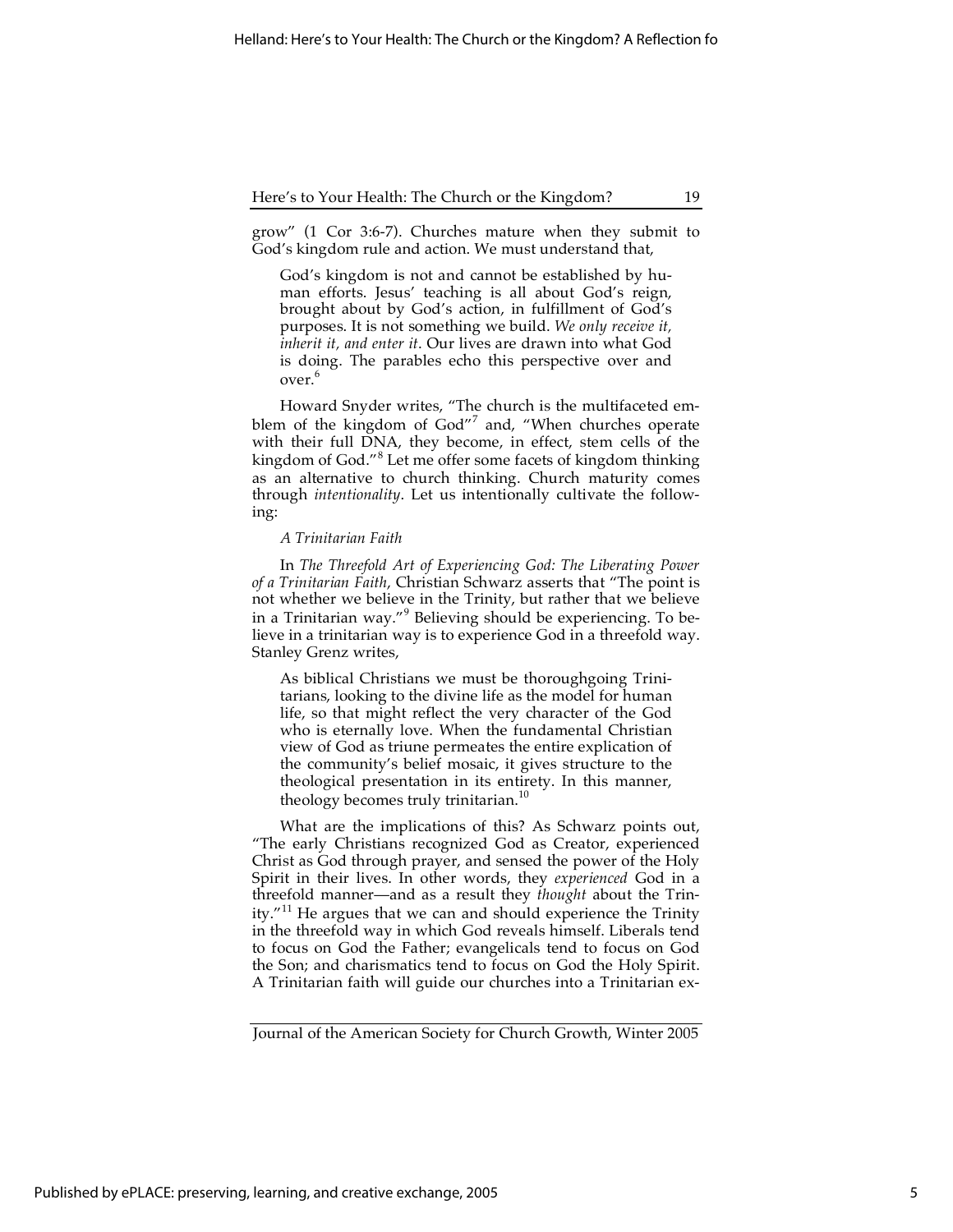perience and even participation in the divine nature of the Triune God—which theologians call *theosis*. 12 Just imagine!

# *Incarnational Missional Ministry*

The church in North America has largely become a dispenser of religious goods and services rather than a missional community sent to proclaim the gospel of the kingdom.<sup>13</sup> God's mission begins within the life of the triune God, as the Father sends the Son in the incarnation and the Spirit to the church.<sup>14</sup> God culturally contextualizes himself in his world through Jesus Christ (John 1:1-18) and the church (John 17:18; 20:21; 1 Cor 12; Eph 1:23). Stephen Bevans states, "Christianity, if it is to be faithful to its deepest roots and most basic insight, must continue God's incarnation in Jesus by becoming contextual.<sup>15</sup> A mature church will be incarnational, missional because its life and ministry flows out of the Triune character of God himself.

The kingdom missional church does not focus on being either invitational or attractional. It emphasizes, "go and show" rather than "come and see" Jesus. McNeal remarks that "Church leaders seem unable to grasp this simple implication of the new world—people outside the church think church is for church people, not for them."<sup>16</sup> A kingdom thinking church will shift from being invitational to being infiltrational. As Eddie Gibbs puts it,

In contemporary society, which is increasingly permeated by postmodern thinking, maintenance-minded churches need to be transformed into missional communities, which will entail decentralizing their operations. Church leaders will need to facilitate this transition by giving higher priority to working outside the institution, functioning as teams of believers located in a highly polarized and pluralistic world. From a strategy of *invitation* the churches must move to one of *infiltration*, to being the subversive and transforming presence of  $I$ esus.<sup>17</sup>

A mature, infiltrational, incarnational, missional church will adopt the Great Commission of Matthew 28:16-20 as it main mission—to make disciples (which means evangelism-discipleship). It will understand that making disciples contextually is not a *part* of church mission but the *heart* of church mission. Disciple making will occur as the church baptizes converts into (*eis*) the Trinitarian God and teaches them to *obey* (not just learn) the teachings of Jesus. The goal of the Great Commission is not church growth or health, but salvation and sanctification.

Journal of the American Society for Church Growth, Winter 2005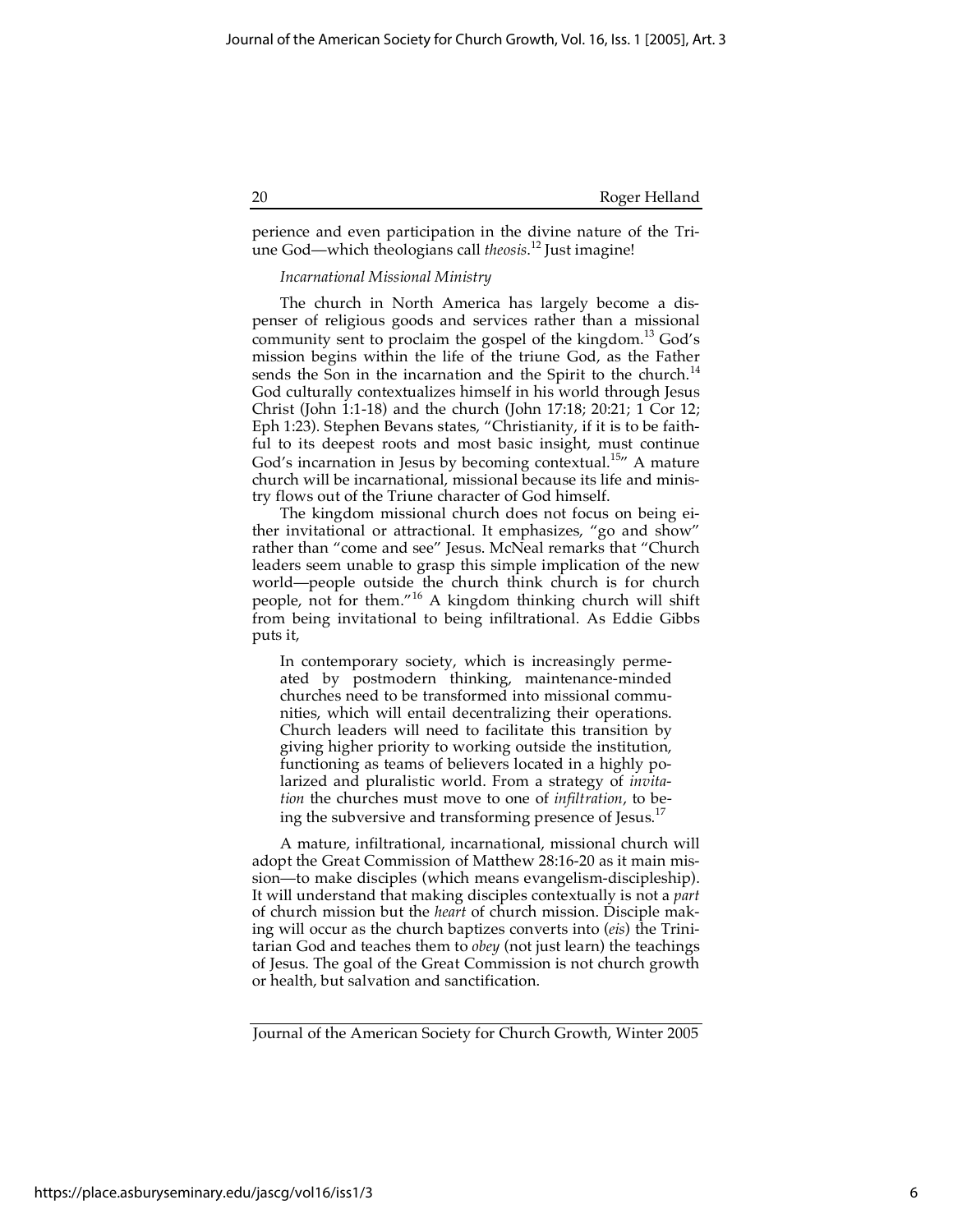#### *Suffering, Weakness, Servanthood, Submission and Humility*

You won't find the above on a list of vital characteristics in the church health literature. Yet they are kingdom values. Can a church become mature without them? Imagine a church with the opposite characteristics—one that is perfect, painless, and proud. Jesus had stern words for a church like that, in Laodicea (Rev 3). Paul said, "But he said to me, 'My grace is sufficient for you, for my power is made perfect in weakness.' Therefore I will boast all the more gladly about my weaknesses, so that Christ's power may rest on me. That is why, for Christ's sake, I delight in weaknesses, in insults, in hardships, in persecutions, in difficulties. For when I am weak, then I am strong" (2 Cor 12:9-10; cf. 1 Cor 2:2-4). Philippians 2 is the final theological statement on these themes. We are called to have the same attitude as Christ who "descended into greatness" by becoming a self-emptied, obedient, humble, servant, who went as far as death on the cross—the ultimate act of suffering. God's kingdom works through suffering, weakness, and humility.

John Stott boldly states that according to the New Testament, "suffering is an indispensable mark of every true Christian and church."<sup>18</sup> Perhaps that is why I am attracted to writers such as Henri Nouwen, Jean Vanier, and Brennan Manning (all devout Catholics, by the way). They place these in the center of their theology. Why are they not a center in evangelical church health theology? Jesus says, 'Unless a grain of wheat dies, it cannot bear fruit.... Unless we lose our lives, we cannot find them; unless the Son of Man dies, he cannot send the Spirit.'"<sup>19</sup>

#### *Faith, Hope, and Love*

We all know the famous triad, "There are three things that will endure—faith, hope, and love—and the greatest of these is love" (1 Cor 13:13 NLT). Can any church that does not experience increasing faith, hope, and love be mature? These were central to New Testament theology (cf. 1 Thess 1:2-3; 2 Thess 1:3-4; Col 1:3-5; Eph 1:15-18; 1 Pet 1:20-22; Heb 10:22-24). Current church health teaching gives little attention to these enduring kingdom facets working together.

Yet, an early advocate of church renewal was Gene Getz. In his book, *Sharpening the Focus of the Church*, Getz argued that a mature or complete church is one that can be identified by these enduring virtues. He remarked that, "The degree of completeness can be measured by the degree to which the church manifests faith, hope, and love. This is quite clear from Paul's writings, since he frequently used these virtues to measure the ma-

Journal of the American Society for Church Growth, Winter 2005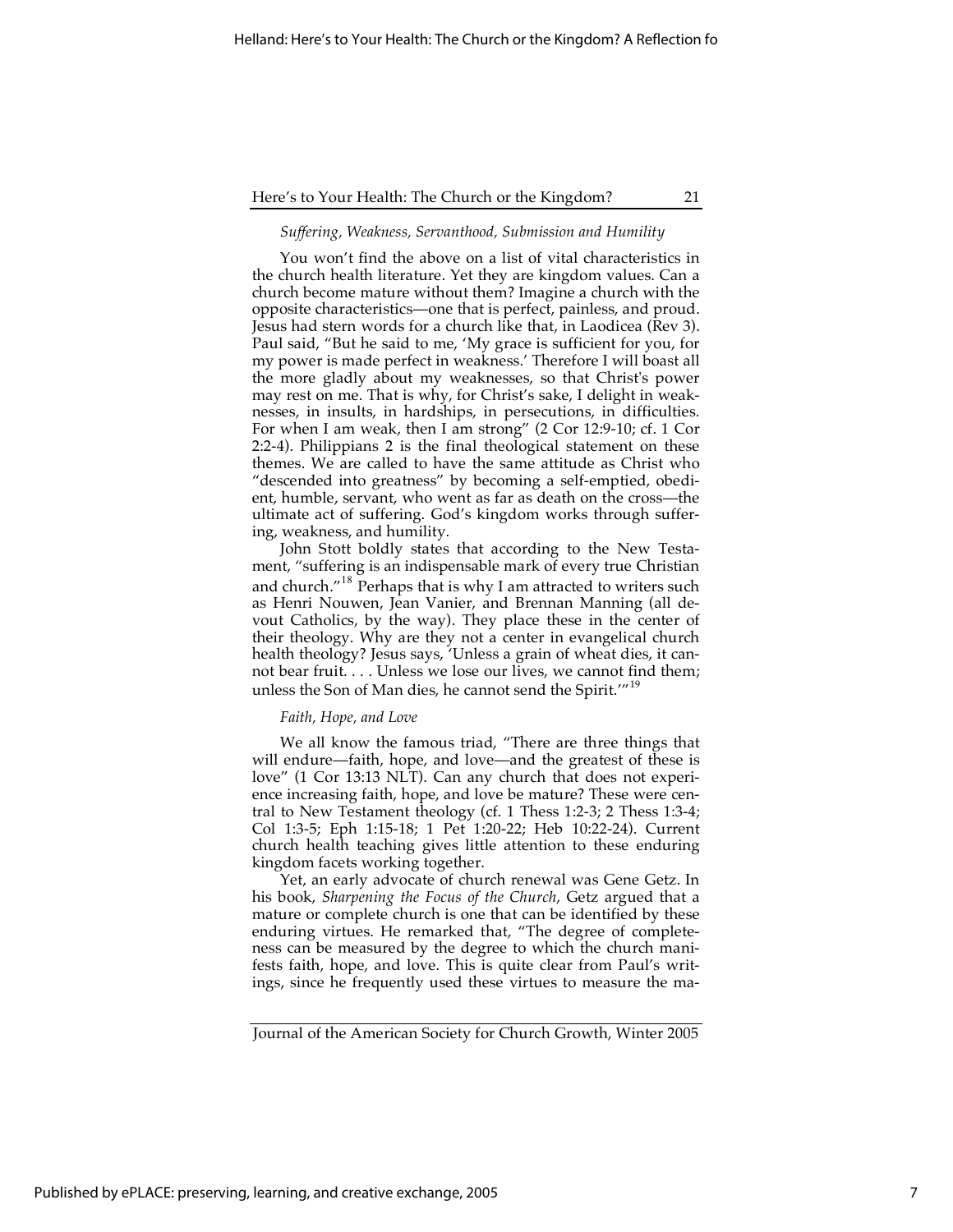turity level of New Testament churches."20 Would we not want to cultivate and measure these virtues in emergent churches?

#### *Righteousness, Peace and Joy in the Holy Spirit*

Paul writes, "For the kingdom of God is not food and drink, but righteousness, peace and joy in the Holy Spirit" (Rom 14:17)—literally *shalom* on earth. These attributes are direct results of the Spirit who sanctifies God's people in practical righteousness and who bears the fruit of joy and peace in their lives (cf. Gal 5:22). This is life in the Spirit (Gal 5). There is an ethical and moral dimension contained in righteousness. Bible reading, prayer, worship, and host of other spiritual disciplines will serve this dimension. A church that submits to the rule of God's kingdom can expect these attributes in Romans 14:17 to emerge.

#### *Authentic Community*

Stanley Grenz suggests, "The concept of community fills the concept of the kingdom of God with its proper content. When's God's rule is present . . . community emerges. . . In the emergence of community God's rule is present. . ."<sup>21</sup> God is a Triune community of love. We are made in God's image created out of God's Triune community for community. According to US based Leadership Network, *authentic community* will be the hallmark of  $21<sup>st</sup>$  century churches.

Like other churches, we bought the idea that small groups will cultivate community. We have promoted, taught on, and formed small groups. This has largely been fruitless. We have assumed that church should be a mixture of celebration and cell. We have assumed that more commitment  $=$  more belonging, more purpose = more belonging, and more small groups = more belonging.22 We have failed to realize that cultivating *environments* of community is more effective than structuring *programs* of community. Mature kingdom churches cultivate community.

#### *Ministry to the Orphan, Widow, Poor, and Marginalized*

The ministry of Jesus is embodied in Luke 4:18-19. This is spiritual *and* physical liberation. This text is a paradigmatic text that summarizes the heart of kingdom ministry. Howard Snyder considers this text as central to the ministry of Jesus and central to the church's DNA. The truly apostolic (incarnational missional) church is one that reaches the poor. He writes,

What, then, does the gospel to the poor fit into the church's DNA? Is it an essential mark of the church or only secondary? . . . The answer is found in Luke 4:16-21

Journal of the American Society for Church Growth, Winter 2005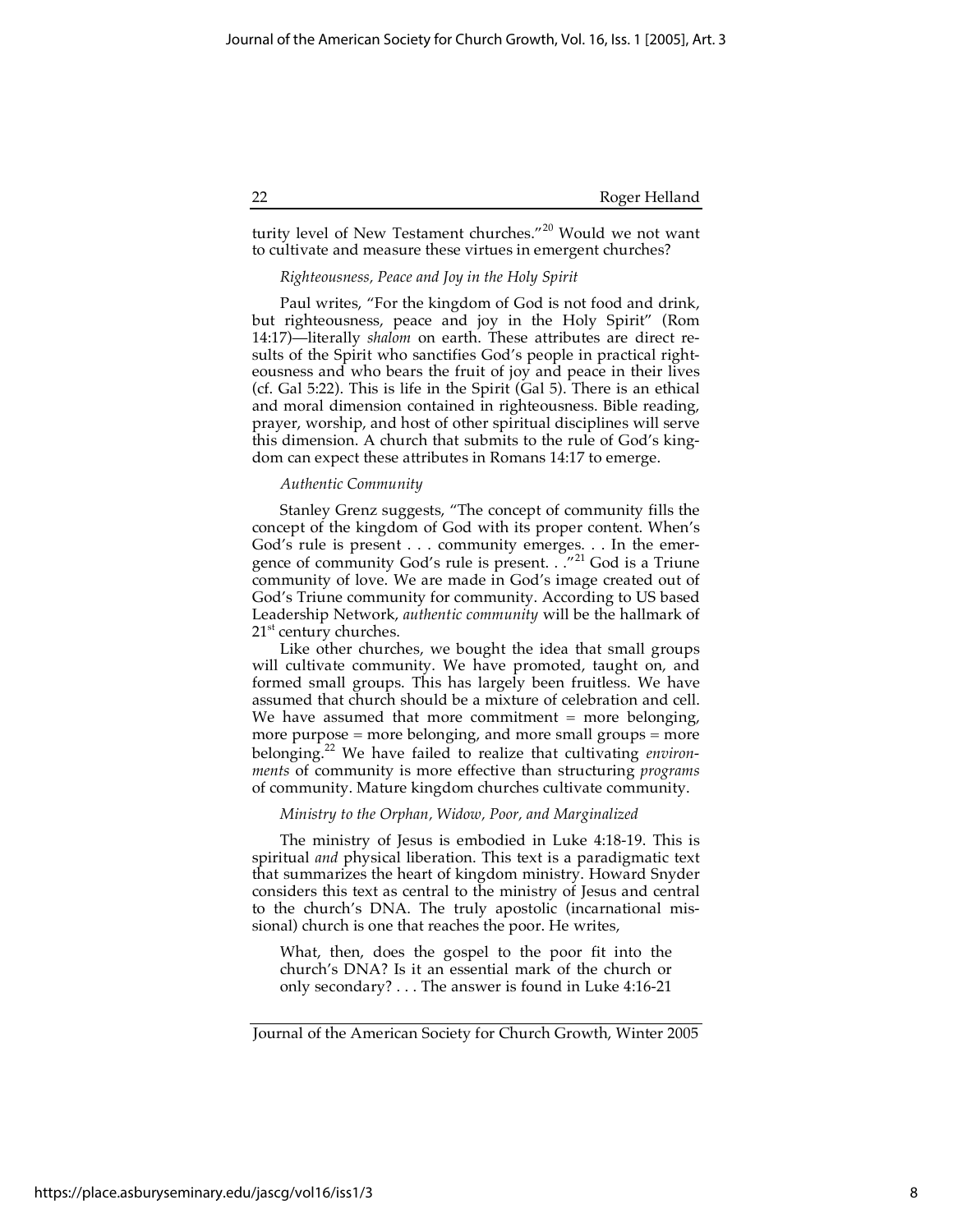and related passages. The truly apostolic church continues in the world the works that Jesus began. This is why Jesus sent word to John the Baptist, "Go back and report to John what you hear and see" (Matt. 11:4). The key point: "Good news is preached to the poor." Translation: Here is the true church! The gospel for the poor is the test that shows whether the church is apostolic. More exactly, preaching Jesus Christ to and faithfully incarnating the body of Christ among the poor is a key sign that the church is apostolic—that it really is sent by Jesus.<sup>23</sup>

Snyder declares, "Preaching the gospel to the poor is essential to the church's faithfulness" and "is a sign that, spiritually speaking, the church is genetically related to Jesus and is being conformed to his likeness."24 Again, you won't find ministry to the orphan, widow, poor, and marginalized on a list of vital characteristics in the church health literature—even though this is a central theme in Scripture. James flatly declares, "Religion that God our Father accepts as pure and faultless is this: to look after orphans and widows in their distress and to keep oneself from being polluted by the world" (James 1:27). Are we blind to the vulnerable and marginalized of our society? Did not Jesus announce, "Blessed are the poor in spirit, for theirs is the kingdom of heaven" (Matt 5:3)? Can a church be mature if it does not minister to these types of people?

#### *Worship of the Father in Spirit and Truth*

Worship is the only thing that God the Father actively and presently seeks (John 4:23-24). The Greek for "seeks," *zeetei*, is present tense. It is a certain type of worship: Trinitarian. Stanley Grenz notes, "Jesus' statement not only suggests the *fact* that we are mandated to worship, it also suggests that worship is Trinitarian in *character*. Worship that would genuinely be 'in spirit and truth' (i.e. 'spiritual and sincere') must be 'in Spirit and Truth.' Hence genuine worship is Trinitarian worship."<sup>25</sup> It is experiential and intellectual, not just intellectual.

Robert Webber suggests that the high point of worship in the modern context is the sermon—the Word, Jesus Christ. This reflects the modern Protestant evangelical Enlightenment emphasis on the verbal and the Christological with worship focused on knowledge and right belief. He writes, "The arts, except for music, never played a highly important role in Protestant worship until after the 1960's."<sup>26</sup> Jaci Maraschin remarks, "Modernity looks for competence. Postmodernity, for beauty. . . Beauty functions on a level different from the rational."<sup>27</sup> Notably, the

Journal of the American Society for Church Growth, Winter 2005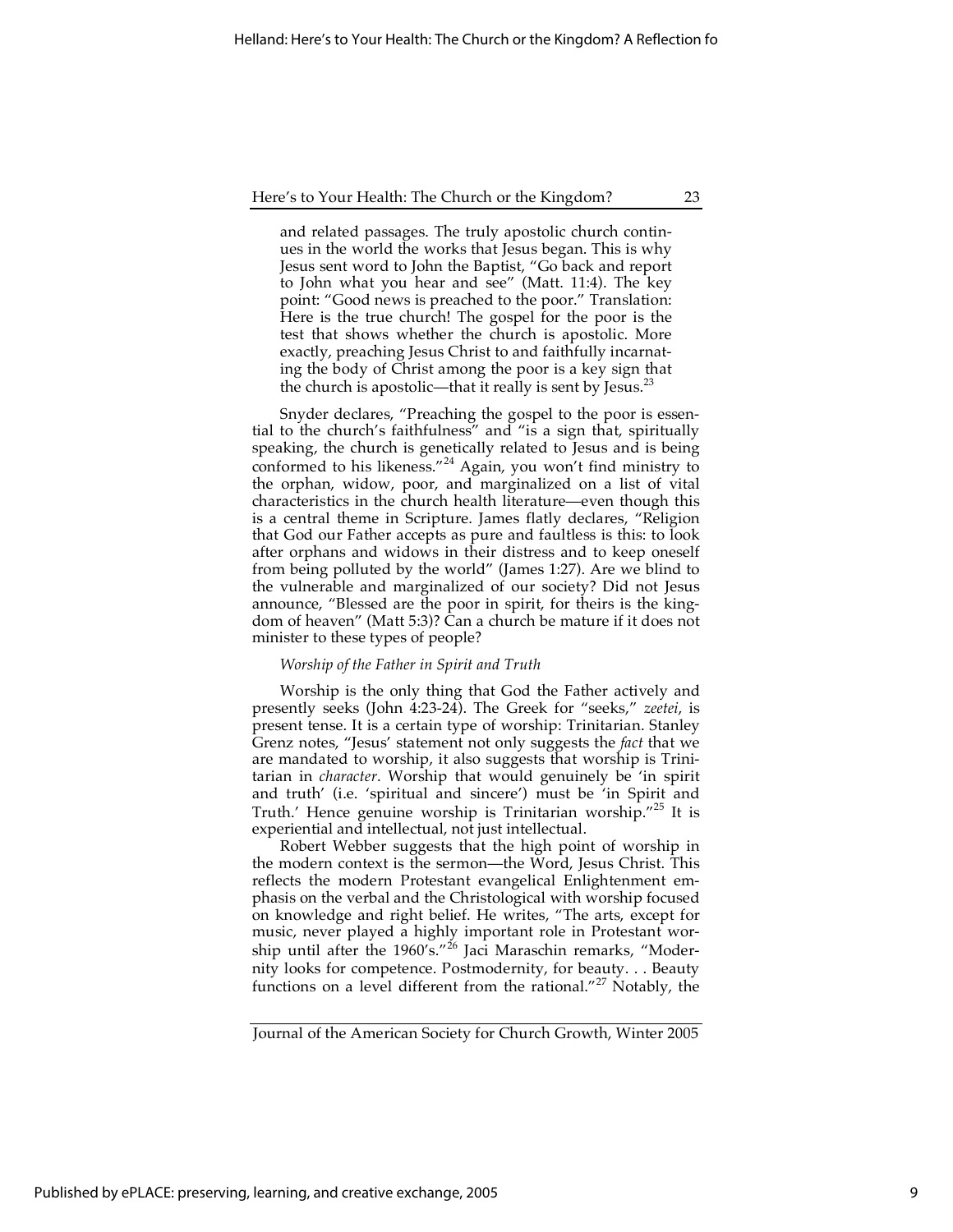word "orthodoxy" does not mean right *belief* but right *praise*! Biblically and historically, there has always been a central place for "visual theology" reflected in the fine arts. $28$  From Biblical and traditional values, imagination, art and beauty are central to worship as a creative act rather than as a cerebral act. Have a look at Revelation 4-5! A theology of creation should inform a theology of worship. God created beauty and took pleasure in what he made (Gen 1).

Is it any wonder, according to a 1997 Barna poll, that among adults who regularly attended church services, half admitted they had not experienced God's presence at any time during the past year?<sup>29</sup> In the postmodern context, a renewed emphasis is being devoted to experiencing God in worship and embracing mystery. Leonard Sweet calls it "sensible worship,"

Total Experience is the new watchword in postmodern worship. New World preachers don't 'write sermons.' They create total experiences. And these *Shekinah* experiences . . . bring together the full panoply of senses sound, sight, touch, taste, and smell—into a radiant glowing of God's presence dwelling with God's people suffused in the ethereal light of beauty, truth, and goodness. . . Unlike Enlightenment culture, where everything had to 'make sense,' postmoderns luxuriate in mystery.<sup>3</sup>

#### *Supernatural and Spiritual Gifts-based Ministry*

"Jesus went throughout Galilee, teaching in their synagogues, preaching the good news of the kingdom, and healing every disease and sickness among the people" (Matt 4:23). Preaching the gospel of the kingdom is declaring the words and demonstrating the works of Jesus.31 This is the heart of kingdom supernatural ministry. According to Barna, three quarters of all pastors see themselves as gifted either at preaching or teaching. Yet Jesus' ministry had three components, preaching, teaching and healing.<sup>32</sup> It seems the modern church has settled for a rational, reasonable, and natural ministry. We are strong in academics and strong in "the Word." But Samuel Chadwick mused, "A ministry that is college-trained but not Spirit-filled works no miracles." Miracles and healing were considered *normal* in early church ministry (1 Cor 12:9-10; Gal 3:5; Jas 5:13-16). Ministry in the New Testament is also spiritual gifts-based—which is really supernatural ministry. Christian Schwarz describes it this way,

The gift-oriented approach reflects the conviction that God sovereignly determines which Christians should

Journal of the American Society for Church Growth, Winter 2005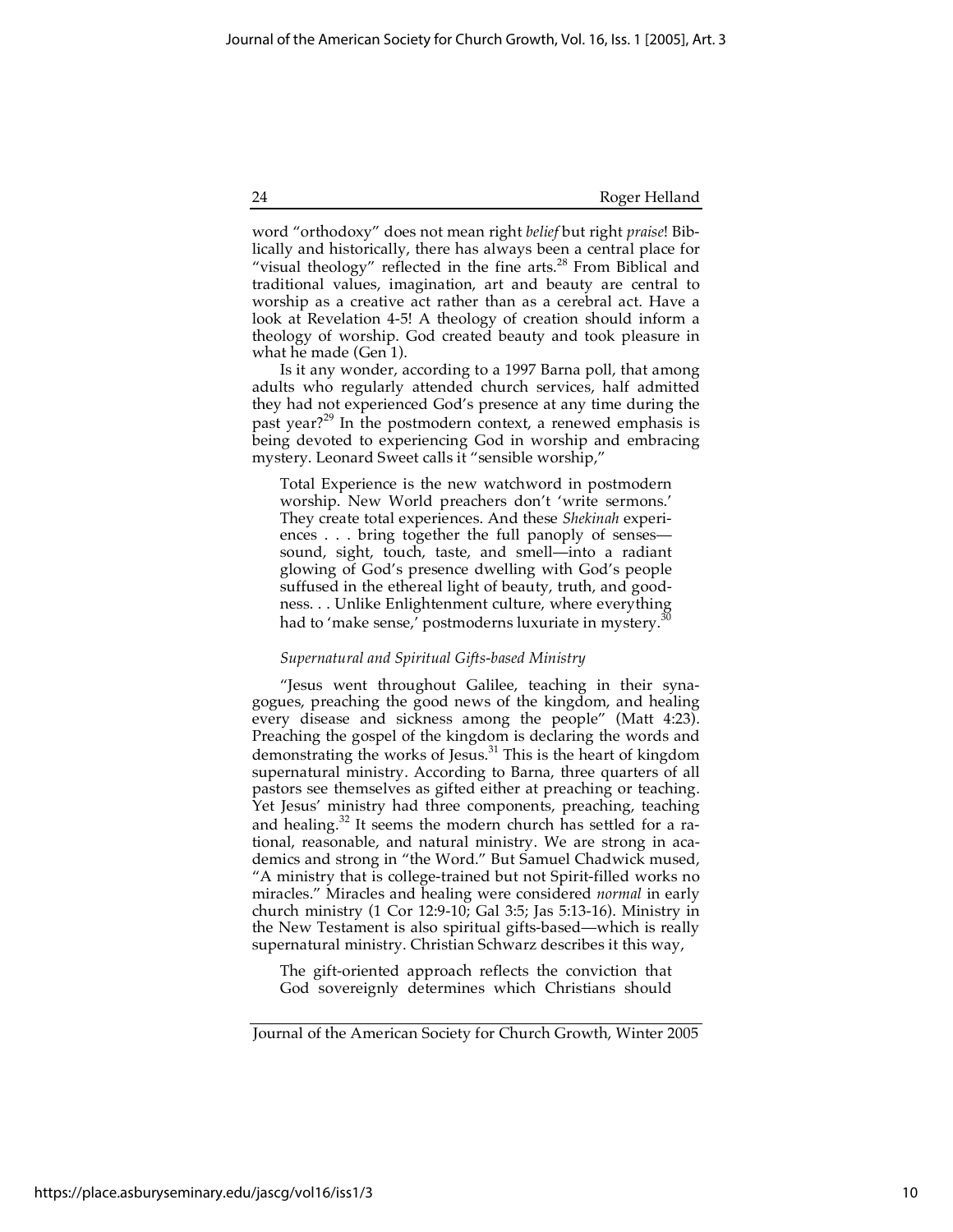best assume which ministries. . . . When Christians serve in their area of giftedness, they generally function less in their own strength and more in the power of the Holy Spirit. Thus ordinary people can accomplish the extraordinary!<sup>33</sup>

A mature church body builds itself up in love as each member does its gifted part (1 Cor 12; Eph 4:11-16; Rom 12:3-8). All the gifts of the Spirit are operative today and all are miraculous because all are expressions of the grace, service, and energy of the Trinity (1 Cor 12:4-6). Like many church growth and health teachers have done, Bill Hull identifies Acts 2:42-47 as a model example of a healthy church with five commitments: to the apostle's teaching, fellowship, prayer, worship, and outreach. Yet, he points out, "There is one dimension of the Jerusalem church that is missing in nearly all the churches that claim to honor the five transformational activities. There is little sense of awe. 'Everyone was filled with awe, and many wonders and miraculous signs were done by the apostles' (v. 43). $134$  Hull goes on to speak for some of us,

I have been to enough good church meetings to last a lifetime. I am tired of having a good praise time, a good sermon, and a good chat with friends, then returning home to consider how everyone performed. I long for an encounter with God, so powerful an encounter that he reveals himself in our worship. I desire to see wonders and miracles as a normal part of our ministry. . . My goal for each church gathering is to experience God.<sup>35</sup>

### *Grace, Gratitude, and Generosity*

In Matthew 20:1-16, Jesus teaches the kingdom parable of the laborers in the vineyard, "For the kingdom of heaven is like a landowner who went out early in the morning to hire men to work in his vineyard." The parable teaches that each individual receives equal pay for unequal work rendered. God reserves his prerogative to reward each worker with the same wage regardless of when they started. The kingdom of God is based on grace not fairness. I describe grace this way, "Grace is something we do not deserve, cannot earn, and cannot pay back. It's the landowner giving us a full day's wage for working in his vineyard when we only came on the job at the last hour (see Matt. 20:1-16). Grace is not fair—but then it has little to do with justice."<sup>36</sup>

R.T. France comments, "God's standards are not those of strict reward for services rendered, so that none of us has a claim

Journal of the American Society for Church Growth, Winter 2005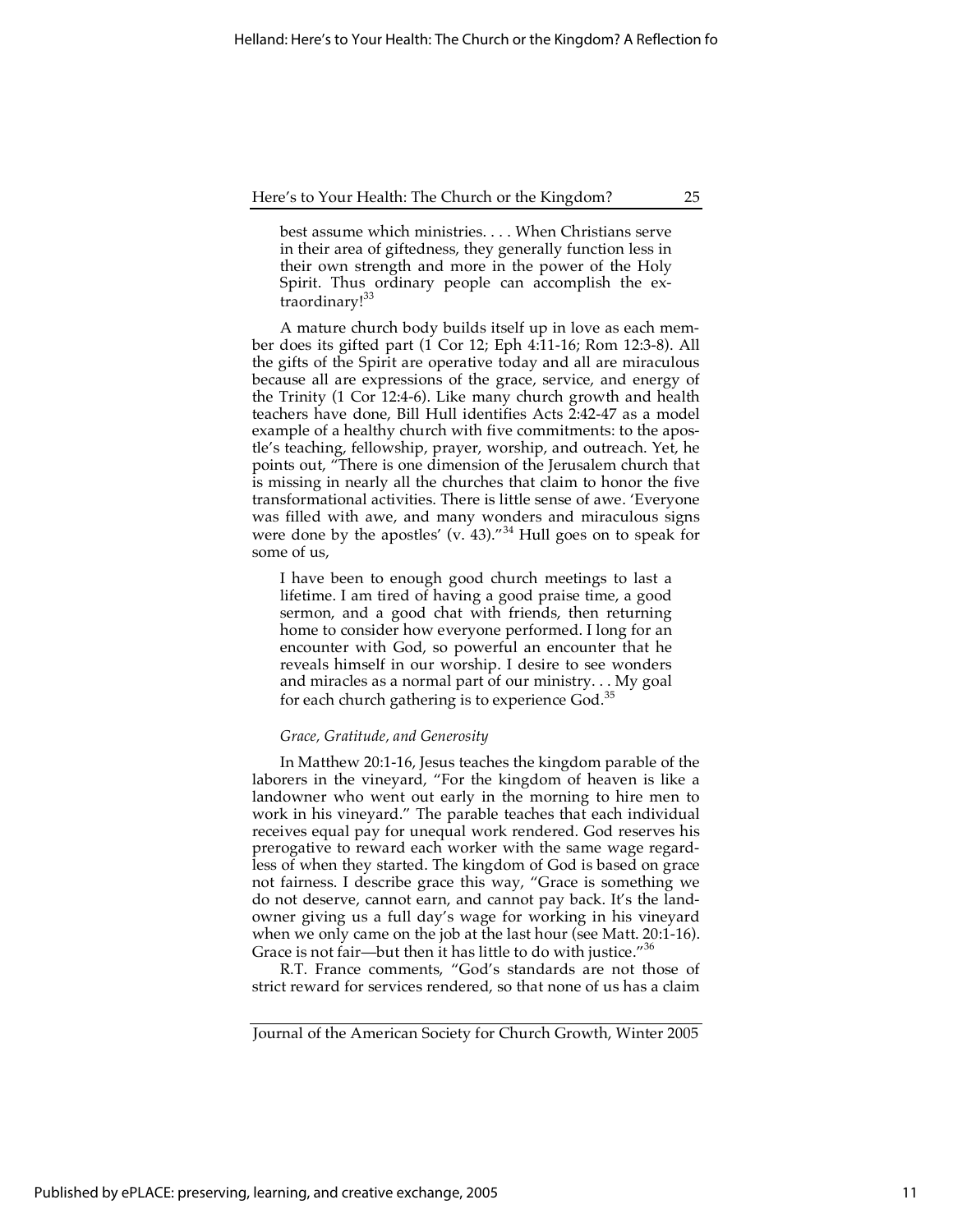as of right on his goodness."37 Loyal service does not guarantee greater favor from God. His grace is generous and undeserving. A proper response to grace and generosity is gratitude. The words grace and gratitude come from the same root word. Another proper response to grace is generosity (cf. 2 Cor 8:1-15). In every church there are the legalists who want people to earn their way into the community. They don't deserve to be saved! Like the elder son in the parable of the prodigal son, the legalist has served faithfully and deserves more. A hallmark of kingdom church maturity is grace, gratitude and generosity.

#### *Afterword*

How do you narrow down the elements necessary for kingdom church maturity? You don't. Though not claiming to be exclusive or comprehensive, I have attempted to base mine on major theological motifs. We must consult the entire New Testament and concentrate on those facets that are most important to our church development at the time. Every church, like every person, needs to concentrate on certain things to grow in maturity. However, we have not agreed on what "health" or maturity is. I suppose it is intuitive. You can "feel" when it is there. The presence of the Spirit seems more evident. The tendency, however, is to simply focus on symptoms rather than on root causes. We can focus on external innovation and improvement rather than on internal reformation and renewal. But a way to maturity is to *think* as kingdom people who do kingdom things as a matter of course. It is more about cultivating an "ethos" or environment of maturity than it is about the "praxis" or methods of maturity. David Orton describes it,

We are bent on salvation through "praxis"! There has to be a system, a process, a strategy, someone or something we can import to knock the socks off our city. . . . We are eaten up with praxis–Are you purpose driven? Or seeker sensitive? What model or method are you using? G-12 for your groups? Or some other model. I am not opposed to more effective praxis, but what we have ignored is "ethos," that is, the texture, the intangible, that element, which is almost indefinable, that which is difficult to quantify, but arguably impacting. It has to do with "how" to do "praxis"—the atmosphere, the attitude, the interior. We are attempting to engage praxis more and better praxis—in an atmosphere, which is blatantly unhealthy. Unless the church moves from unhealthy ethos, to healthy ethos, to vibrantly healthy ethos, anything we do will be sabotaged. It is not a mat-

Journal of the American Society for Church Growth, Winter 2005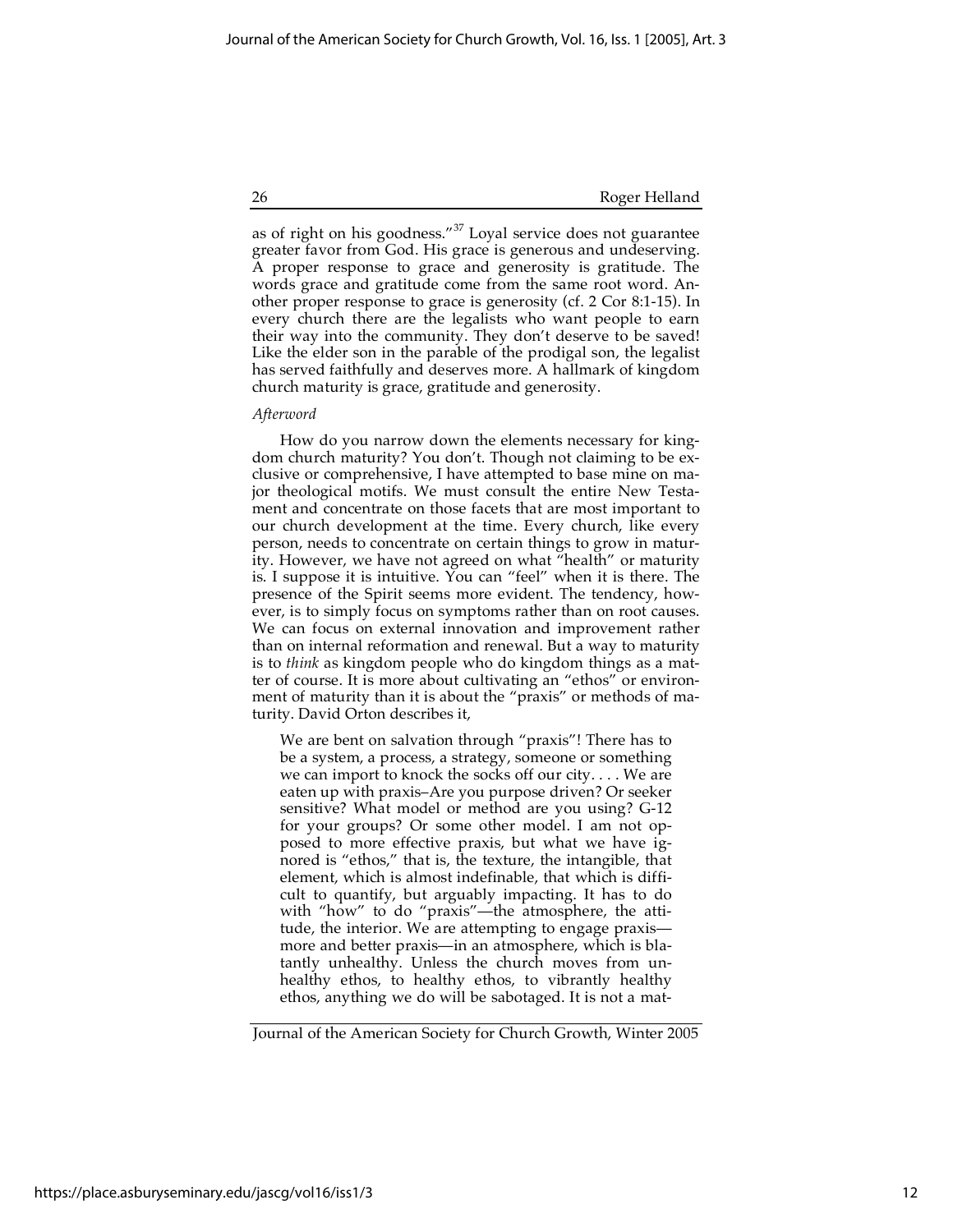ter of "ethos" over "praxis." It is rather, that we must see effective praxis intersect with healthy ethos. And we have ignored ethos altogether.<sup>38</sup>

Through the unity of the Spirit in the bond of peace, a mature kingdom church will experience a prevailing ethos of wellbeing and lack of disease. Through obedience to Christ's commands, it will naturally fulfill the Great Commandment (loving God and people) and the Great Commission (making disciples). Perhaps if we concentrate more on kingdom thinking and less on church thinking we might echo what Mark Driscoll proposed, "I want to prepare like an evangelical; preach like a Pentecostal; pray like a mystic; do the spiritual disciplines like a Desert Father; art like a Catholic; and social justice like a liberal."<sup>39</sup> Here's to your health!

Copyright ©2004 by Roger Helland

#### Writer

Helland, Roger. Roger Helland, a graduate of Dallas Theological Seminary and current doctoral student at ACTS Seminaries, Trinity Western University, B.C. Canada, is Pastor of Discipleship at Vernon Alliance Church, author of *The Journey*, *The Revived Church*, and *Let the River Flow*, and is a Natural Church Development coach and church consultant.

#### **NOTES**

1. Reggie McNeal, The Present Future: Six Tough Questions for the Church (San Francisco: Jossey-Bass, 2003), 7.

2. Ibid., 34.

3. George Eldon Ladd, The Presence of the Future (Grand Rapids: William B. Eerdmans Publishing Co., 1974), 126-27.

4. Darrel Guder, ed. Missional Church (William B. Eerdmans Publishing Co., 1998), 90.

5. Guder, 93.

6. James V. Brownson, et al., Stormfront: The Good News of God (William B. Eerdmans Publishing Co., 2003), 40, italics mine.

7. Ibid., 23.

8. Ibid.

9. Christian A. Schwarz, The Threefold Art of Experiencing God: The Liberating Power of a Trinitarian Faith (Winfield, BC: The International Center for Leadership Development and Evangelism, 1999), 6.

10. Stanley Grenz, "Conversing in Christian Style: Toward a Baptist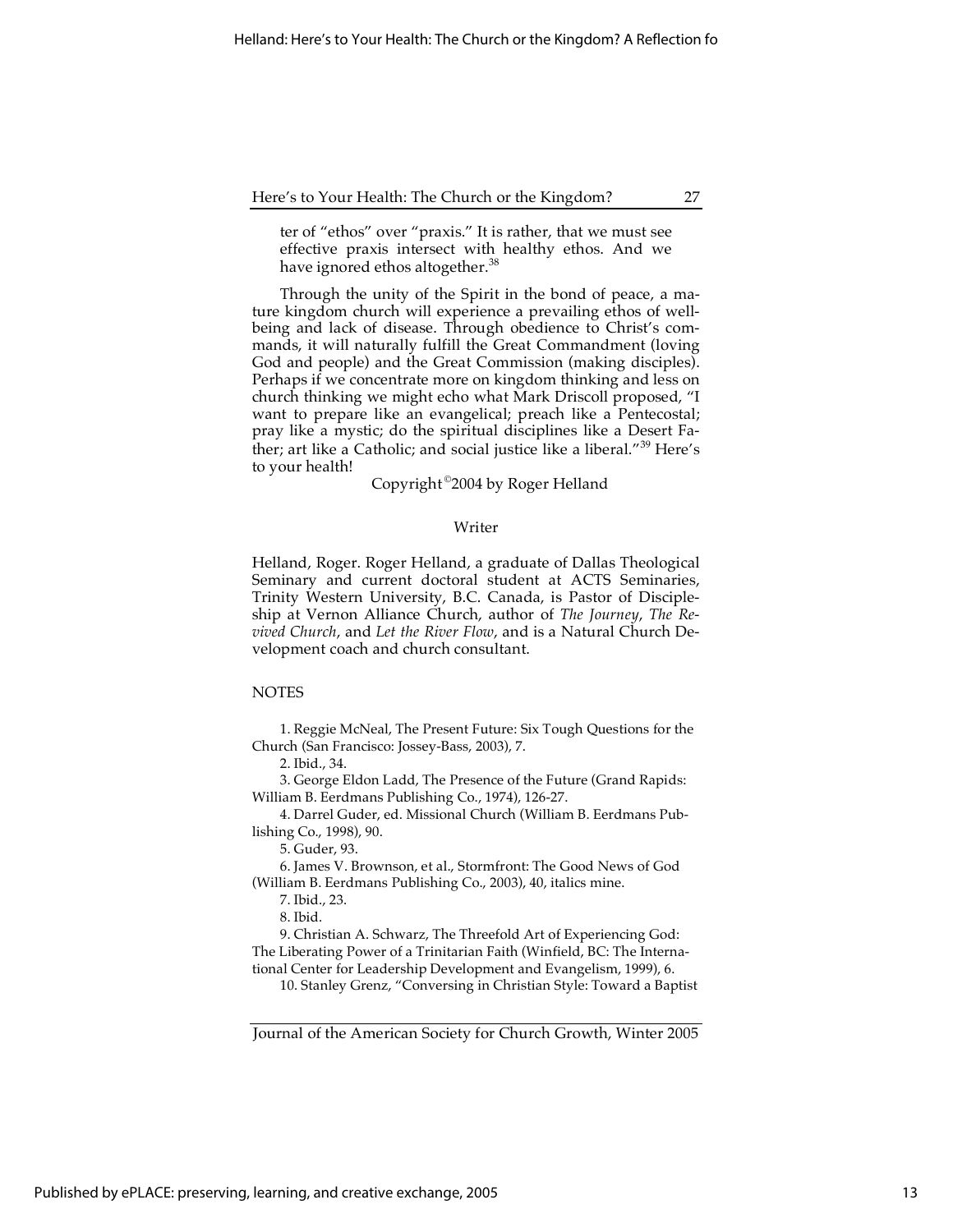Theological Method for the Postmodern Context," Baptist History and Heritage 35 1 (Winter, 2000), 82-103.

11. Ibid., 7. For an interesting discussion between Church, Trinity, and Mission see Howard Snyder, Decoding The Church (Grand Rapids: Baker Books, 2002), 49-59.

12. Stanley Grenz argues this point in "Celebrating Eternity: Christian Worship as a Foretaste of Participation in the Triune God," ibid., and refers to 2 Pet 1:3-4 as a key biblical text, "His divine power has given us everything we need for life and godliness through our knowledge of him who called us by his own glory and goodness. Through these he has given us his very great and precious promises, so that through them you may participate in the divine nature and escape the corruption in the world caused by evil desires."

13. For an outstanding treatment and alternative to this malady, consult Guder, Missional Church, op.cit.

14. Brownson, et. al., 2.

15. Stephen Bevans, Models of Contextual Theology (Maryknoll, NY: Orbis, 1992), 90.

16. McNeal, 10.

17. Eddie Gibbs, Church Next: Quantum Changes in How We Do Ministry (Downers Grove: InterVarsity Press, 2000), 218.

18. John Stott, What Christ Thinks of the Church (Wheaton: Harold Shaw Publishers, 1990), 34.

19. Henri J.M. Nouwen, Here and Now (New York: Crossroad Publishing Co., 1994, 1997), 38. A must read on these themes is Gene Ed-

wards, A Tale of Three Kings: A Study in Brokenness (Wheaton: Tyndale House Publishers, 1980, 1992)

20. Gene Getz, Sharpening the Focus of the Church (Wheaton: SP Publications, 1984), 85-86.

21. Stanley J. Grenz, Revisioning Evangelical Theology (Downers Grove: InterVarsity Press, 1993), 162.

22. Joseph P Myers, The Search to Belong (Grand Rapids: emergentYS Books, 2003), 12-18.

23. Snyder, 26-27.

24. Ibid., 27.

25. Stanley J. Grenz, "Celebrating Eternity: Christian Worship as a Foretaste of Participation in the Triune God," a paper to be published as a Feschrift for Clark Pinnock and e-mailed to Roger Helland, 5 November 2003, 12.

26. Robert Webber, "From Modern to Postmodern: Worship Changes During the 20th Century, Southwestern Journal of Theology 42, no. 3 (summer 2000): 16.

27. Jaci Maraschin, "Culture, Spirit and Worship," Anglican Theological Review 82, no. 1 (winter 2000).

28. For documentation of this topic from a biblical, traditional, and

Journal of the American Society for Church Growth, Winter 2005